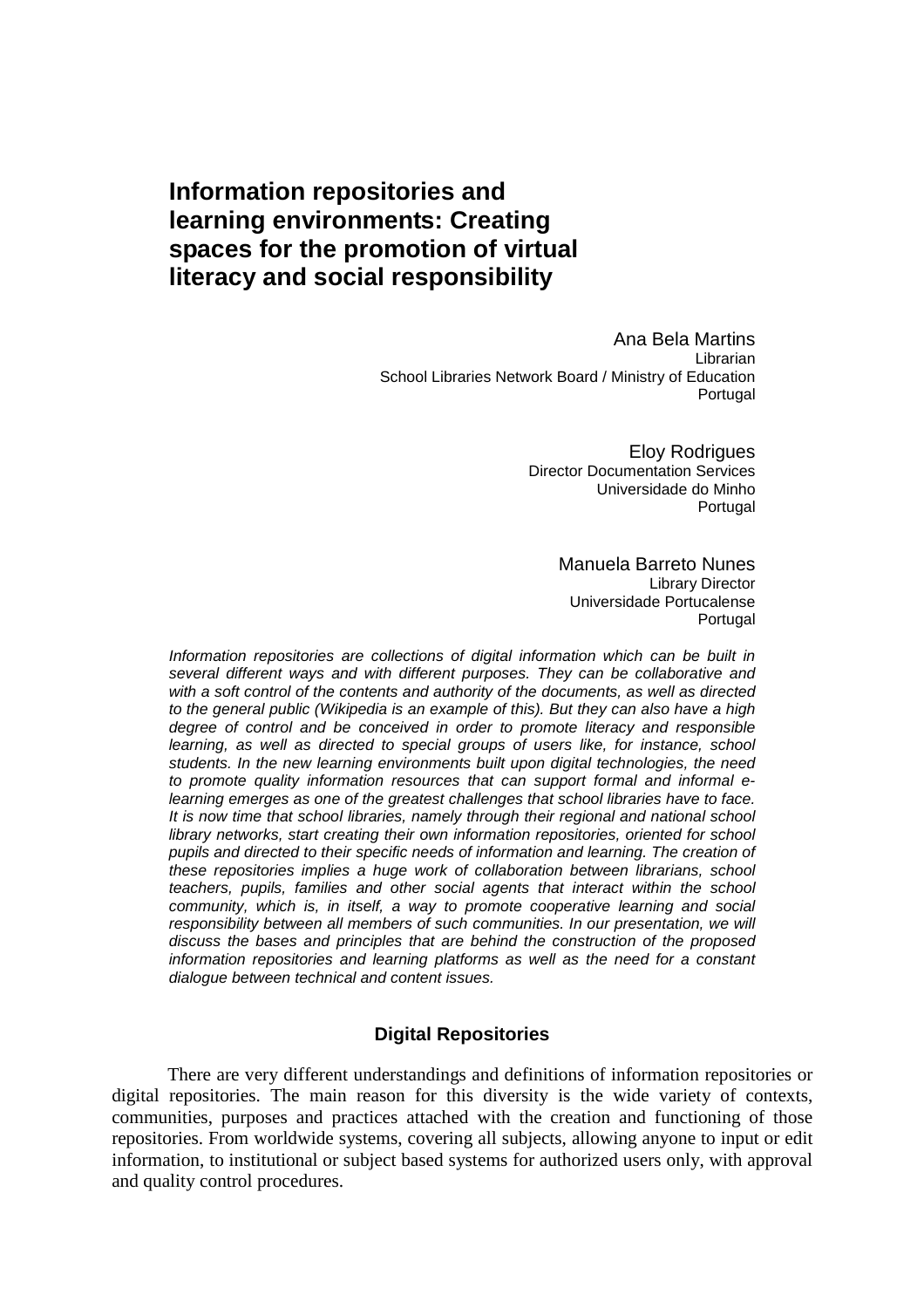At the same time, as several communities of practice – libraries, e-learning, information systems, publishing, archives and records management - converge and are active developing digital repositories, it may be useful to explicit the meaning and scope of repositories in this paper. So what do we mean by digital repositories?

In this paper, as stated in the Digital Repositories JISC Briefing Paper (2005), "a digital repository is where digital content, assets, are stored and can be searched and retrieved for later use. A repository supports mechanisms to import, export, identify, store and retrieve digital assets". But, even this definition is general and can be applied to very different information systems.

Thus it's necessary to clarify which are the features and characteristics of digital repositories that differentiate them from databases, content management systems, and other systems that store digital contents? Four characteristics have been identified as differentiating repositories from other digital collections (Heery & Anderson, 2005, p. 1-2):

- − content is deposited in a repository, whether by the content creator, owner or third party
- − the repository architecture manages content as well as metadata
- − the repository offers a minimum set of basic services e.g. put, get, search, access control
- − the repository must be sustainable and trusted, well-supported and wellmanaged

The focus and motivation for establishing digital repositories may also differ, according to the context and the communities where they are built, and consequently there is also some variation on the services they provide to those communities, ranging over several functional areas, like enhanced access to resources, new modes of publication, data sharing (re-use of learning objects, re-use of research data) an preservation (Heery & Anderson, 2005, p. 6).

From the overall set of systems called repositories, institutional repositories are the most numerous and important subset. According to one of the most cited definitions, institutional repositories are "a set of services that a university offers to the members of its community for the management and dissemination of digital materials created by the institution and its community members" (Lynch, 2003).

Institutional repositories have emerged on the university context, and related with the issue of Open Access to scientific literature (SPARC, 2002). Self-archiving peer-reviewed journal articles in institutional repositories is one of the two strategies to Open Access (as defined in the Budapest Open Access Initiative - http://www.soros.org/openaccess/ - the other being Open Access Journals) and the most effective and fast road to achieve it (Harnad, 2005).

But despite this origin, institutional repositories are being used to archive, disseminate and preserve other types of documents and contents than research papers and articles, and institutional repositories are being built outside the university or research environment. In this sense, building on Lynch (2003) definition, the MIRACLE Project - Making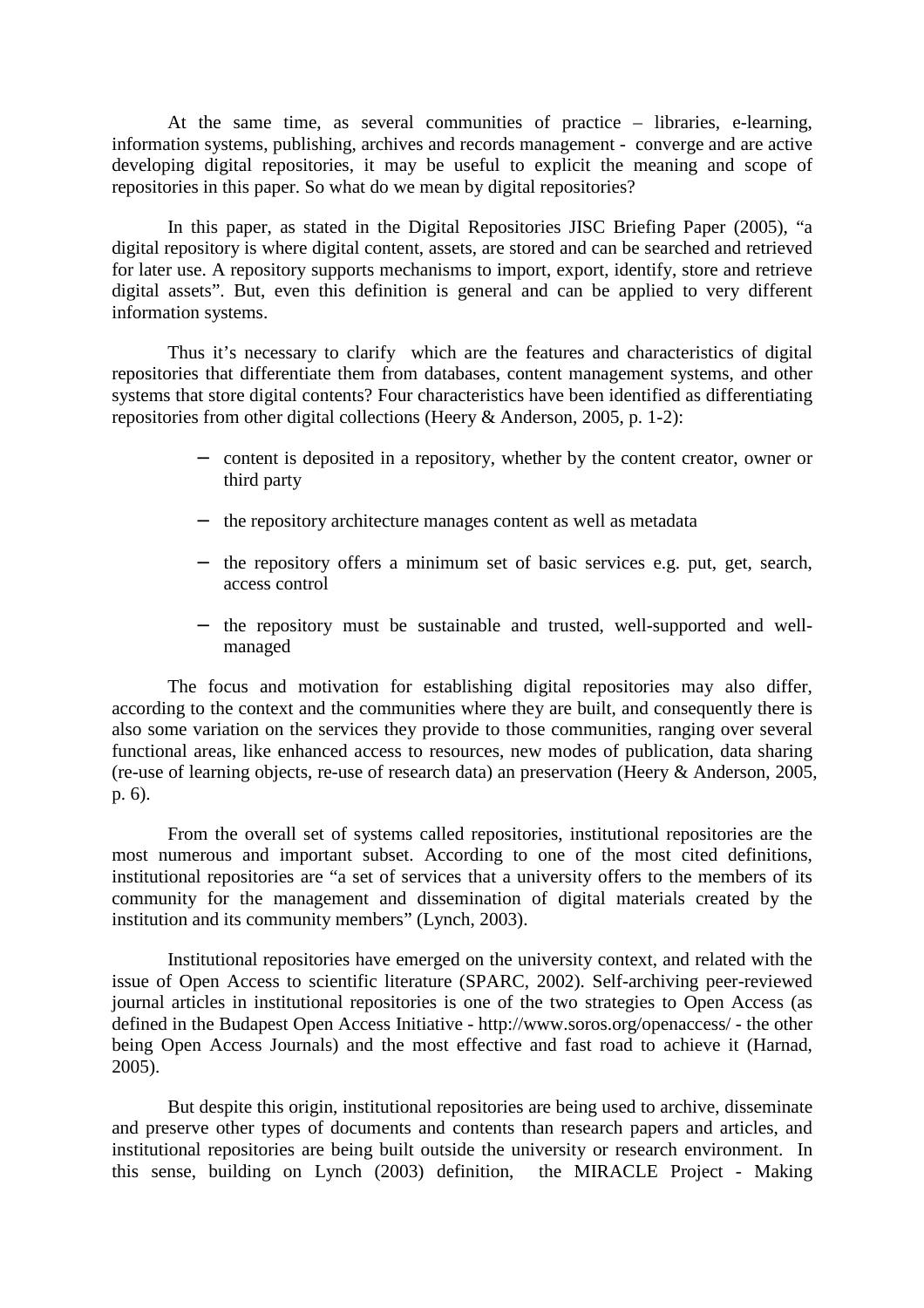Institutional Repositories in A Collaborative Learning Environment - defined institutional repositories, in the educational setting institutional, as "a set of services that an educational institution offers the members of its learning community for the management and dissemination of the digital materials created by its members. The organizational commitment to the stewardship of these digital materials usually includes providing longterm preservation, organization, access, and distribution services" (MIRACLE, 2006).

Recently, there is a rising interest about repositories on teaching and learning contexts, and a growing number of learning resources or learning objects repositories are being developed and made available. One of the reasons for the augmenting number of repositories is the increased availability of software platforms to host and develop repositories.

In fact, besides commercial platforms for general repositories (like Digital Commons) or commercial specialized platforms for Learning Objects Repositories (like Blackboard Content System, Desire2Learn or The Learning Edge) there are several Open Source software platforms available.

It is worth noting that, contrary to what happens with the majority of commercial platforms, most of those Open Source repository platforms implement a protocol that improve the visibility and "openness" of the contents they host and enables the interoperability between repositories and whit other information systems: the OAI-PMH, Open Archives Initiative Protocol for Metadata Harvesting (2002).

It is not on the scope of this paper to compare features and functionality of the different platforms for repositories, and there are some good comparative studies available (Open Society Institute, 2004; CPIT, 2006). We will just briefly mention three of the most currently used repository platforms: DSpace, Eprints and Fedora.

DSpace - www.dspace.org – is a digital repository system, jointly developed by MIT Libraries and Hewlett-Packard (HP). DSpace is freely available as an open source system that can be customized and extended to capture, store, index, preserve and redistribute documents in digital formats. The DSpace community of users manages the code base and releases new versions of the software. Leading the DSpace Community's development work are a group of dedicated developers and users called e Committers. Currently there are more than 200 DSpace installations worldwide, mainly supporting institutional repositories in university, but also learning object repositories, eTheses repositories and other type of digital archiving systems.

Eprints - www.eprints.org/- was created and is still being developed by the School of Electronics and Computer Science of University of Southampton, UK. Eprints is freely available as open source software and is described as the easiest and fastest way to set up repositories of open access research literature, scientific data, theses, reports and multimedia. Being narrowly focused on open access to research literature, Eprints is the most used platform for institutional repositories, but there are few significant repositories of other kind of materials (learning materials,etc.).

Finally, Fedora - www.fedora.info/ - is a general purpose repository system developed jointly by Cornell University Information Science and the University of Virginia Library. Fedora aims to provide an open source repository software and related services to serve as the foundation for many types of information management systems. Probably the system with greater architectural flexibility to support different types of repositories and contents, Fedora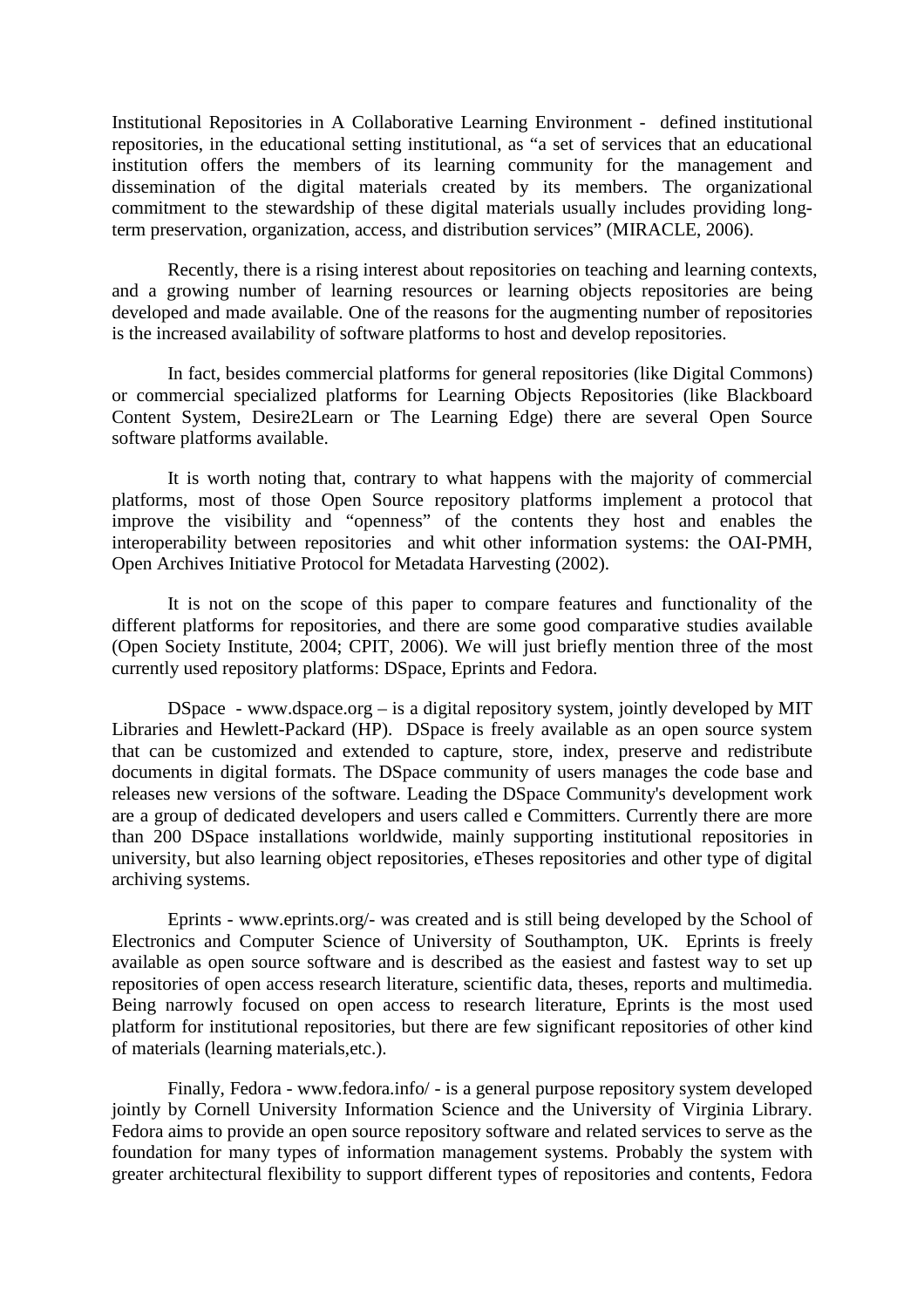is presently the less used of the three systems, probably because it is the most knowledge and time demanding in the installation, configuration and customisation phases.

Using open standards and protocols that contribute to the communication, interoperability and integration between different systems, these open source software systems are probably able to reply to the demands of the repositories of the future that " will be much more interoperable with systems used to support learning and teaching, Virtual/Managed/Personal Learning Environments, assessment systems, ePortfolios, etc., as well as with authoring tools, other repositories, portals and library systems" (Heery & Powell, 2006, p. 8) .

## **Digital Repositories and learning environments**

The use of repositories in learning environments is being growing in the last years, but the growth rate of those repositories and the uptake of those systems by the communities they intend to serve is not meeting early expectations of a quick and generalized success.

Integrated in Institutional Repositories archiving different type of documents and materials, or standing alone as individualized information systems, those repositories, often called Learning Object Repositories (LORs) aim to support practices of sharing and reuse of resources for teaching and learning.

Defined as "digital store boxes that host collections of digital resources in a learning object format: i.e. resources that are designed to be integrated, aggregated, and sequenced in an efficient way to produce "units of learning" that are meaningful to learners" (Margaryan, Milligan & Douglas, 2007, p. 3) LORs can be set up at institutional, regional, national, or international level.

Some of the reasons for the slow adoption of repositories in learning environments may be found on the technical difficulties and barriers, the lack of ICT skills or awareness, that still exist to many potential users and communities. But, as pointed out by Margaryan, Milligan & Douglas (2007, p. 3) the fact that LORs seem to be driven by the exploration of the technology potential, "rather than by learning needs and socio-cultural contexts of the communities which they aim to serve" is certainly one of the major explanations.

Doing so, ignoring social and organizational dimensions on the design, as Dobson, LeBlanc & Burgoyne (2004, p.2) emphasize, often results in "…poor matches with users' needs, misalignment with change policies and plans, confusion of roles and responsibilities in practice, and as a consequence, often very poor levels of technology uptake and use".

On the contrary, the design of the LORs must be "based on understanding of cultural norms and expectations of their user communities" (Margaryan, Currier, Littlejohn & Nicol, 2006, p. 4).

As noted by several authors (Dalziel, 2005; Margaryan, Currier, Littlejohn & Nicol, 2006) successful repositories, promoting sharing and reuse of learning resources and learning objects, must be focused on community rather than on the repository, must be focused on learning activities and design rather than content, must be driven by the needs of pedagogy, and not (mainly) by power of technology.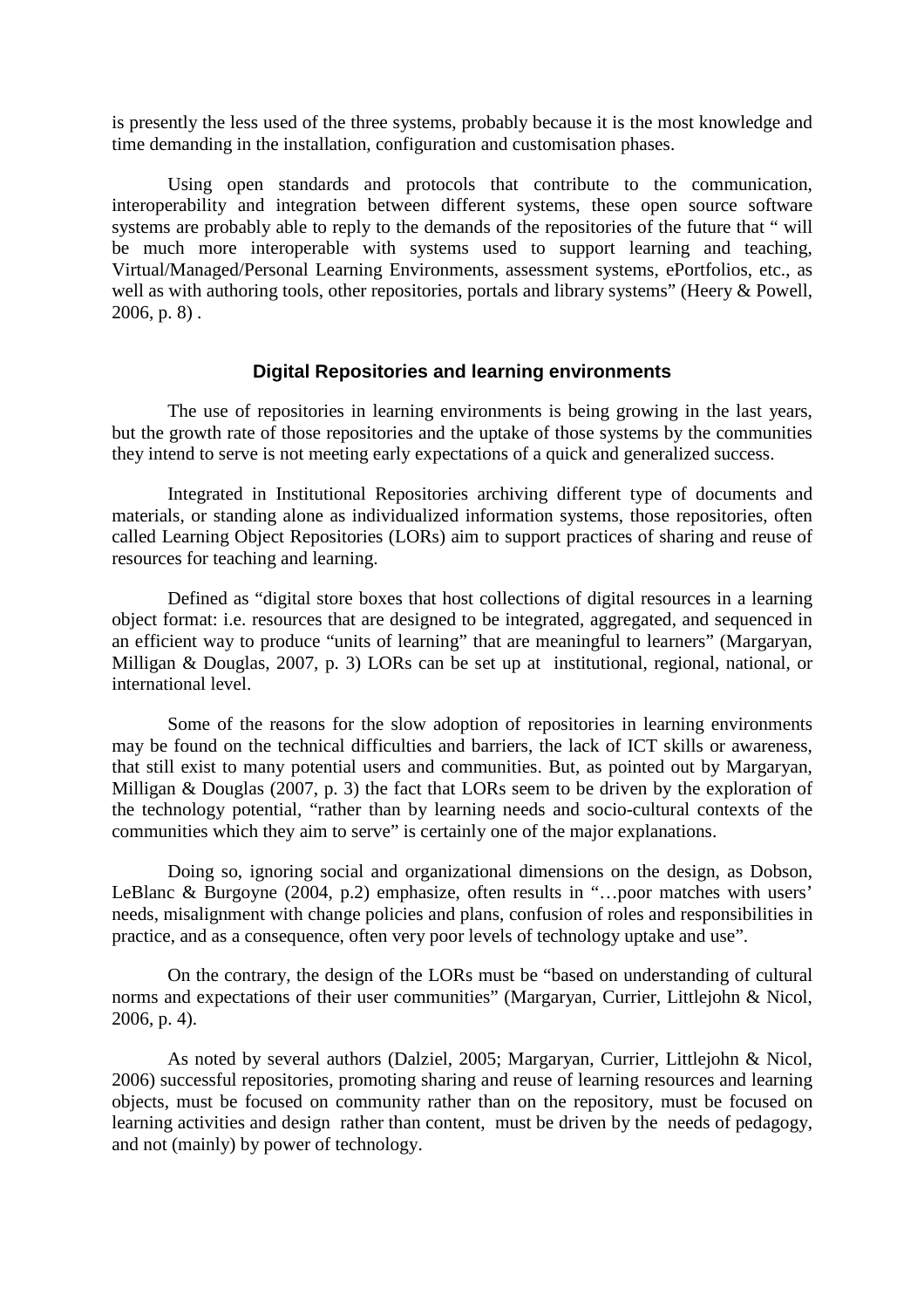Libraries, particularly school libraries, are the natural place to develop useful and successful repositories. Being the space and the service where information resources are collected, organized and made available for the community, being a meeting and sharing point playing a important role as community place in the school, having skilled staff, a culture and ethos of quality and service, school libraries can reply efficiently to this challenge.

## **Building digital repositories in the school library context**

As stated by Loertscher (2002), the "school library would be every student's and teacher's essential information system. To these users, it all begins at the school library, since it is the gateway to the world. It is the place to start: a safe and nurturing information environment".

In the new information environment, to remain the essential information system and the gateway to the world, the school library needs not only to reply to the changes in the learning and teaching practices, and in the information landscape, but also to proactively anticipate those changes.

Discussing the challenges that libraries have to address in the digital landscape, Lorcan Dempsey, OCLC's Chief Strategist, predicts that in the medium term "the library will need to engage with major shifts in research and learning practice. In the short term, the library needs to begin building services around user workflows, supporting the remix of content and services in user environments, and developing digital curation services" (Dempsey, 2006).

In this sense, the creation of digital repositories is a decisive task to accomplish its missions within the new informational society, according to the following functions assigned to all school libraries:

- identification, selection and evaluation of the information resources that can be found in different environments;
- organization and distribution of such resources, within traditional and digital environments, according to its characteristics;
- articulation of the curricula with the information services and facilities;
- coordination and training in research strategies, according mainly to the new information environments (i.e., Internet) and the research processes most used by the pupils

In the context of the school library, digital repositories should be associated to the distribution of quality information and support of scientific contents. This means that these repositories require a shared management of the collections, allowing a collaborative work with public libraries and other school libraries, but also with individual agents, such as teachers and librarians, and also taking a particular attention to the special interests, needs and use of information by the students. To attend their needs and help them being autonomous in research, the construction of quality digital repositories, conceived as literacy environments, is a task that school libraries should assume as one of their most important missions in the present time.

Eventually, the creation of digital repositories leads to a different organizational environment, where the need to create reference groups for the identification, evaluation and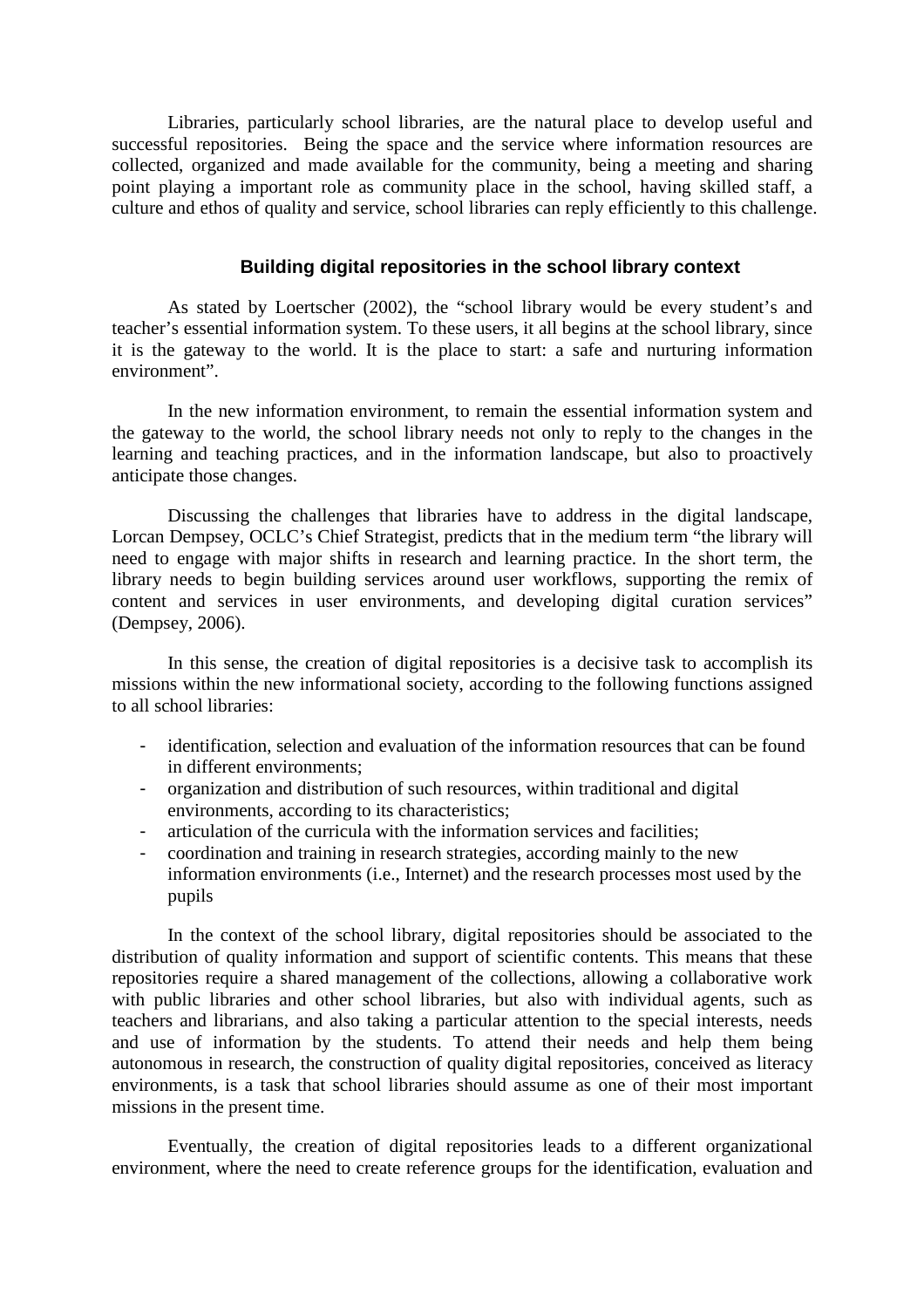selection of information resources results in a new understanding and use of the school library by the school community, considered as a whole.

In fact, the construction and development of digital repositories can, at the same time, accommodate and promote important changes within the learning environment, where the library is a decisive factor of cooperation, leading the implementation of new work and study methods and a new form of relationship between the teacher librarians and the school teachers – the teacher becomes more of a researcher and a mentor of the research based learning, and the librarian assumes a training role regarding research strategies, evaluation and organization of information.

At the same time, digital repositories can help to lead, in a qualitative way, the inevitable change of the text book culture and traditional literacies to the new emerging informational world, that imply new ways of studying, learning and even reading.

Building digital repositories of learning and teaching resources within the school library context, and making them openly available for the school community can have a powerful effect on students and teachers, promoting sharing and re-use of learning objects and materials, helping disseminating good practices, raising self-awareness and quality standards on teacher materials and student works.

 Digital repositories, used for delivery, evaluation and archiving of student work, as well as teacher contents, can also help meet student's experiences with Web 2.0 collaborative tools and environments, and the expectations of similar collaborative environments at school. In fact, as argued by Richardson (2006), "In an environment where it's easy to publish to the globe, it feels more and more hollow to ask students to 'hand in' their homework to an audience of one. When we're faced with a flattening world where collaboration is becoming the norm, forcing students to work alone seems to miss the point. And when many of our students are already building networks far beyond our classroom walls, forming communities around their passions and their talents, it's not hard to understand why rows of desks and time-constrained schedules and standardized tests are feeling more and more limiting and ineffective."

## **Concluding remark**

It is now time that school libraries start creating digital repositories, oriented for the whole school community and directed to their specific needs related with information, teaching and learning.

As the creation and maintenance of those repositories will demand the skills of teachers, librarians, computer systems administrators and an important amount of work time, it will difficult that they can be established on an isolated manner at the school level. But the creation of school repositories in a cooperative way, namely through regional or national school library networks, is a possible and viable solution.

The creation of th0se repositories implies a important work of collaboration between librarians, school teachers, pupils, families and other social agents that interact within the school community, which is, in itself, a way to promote cooperative learning and social responsibility between all members of such communities.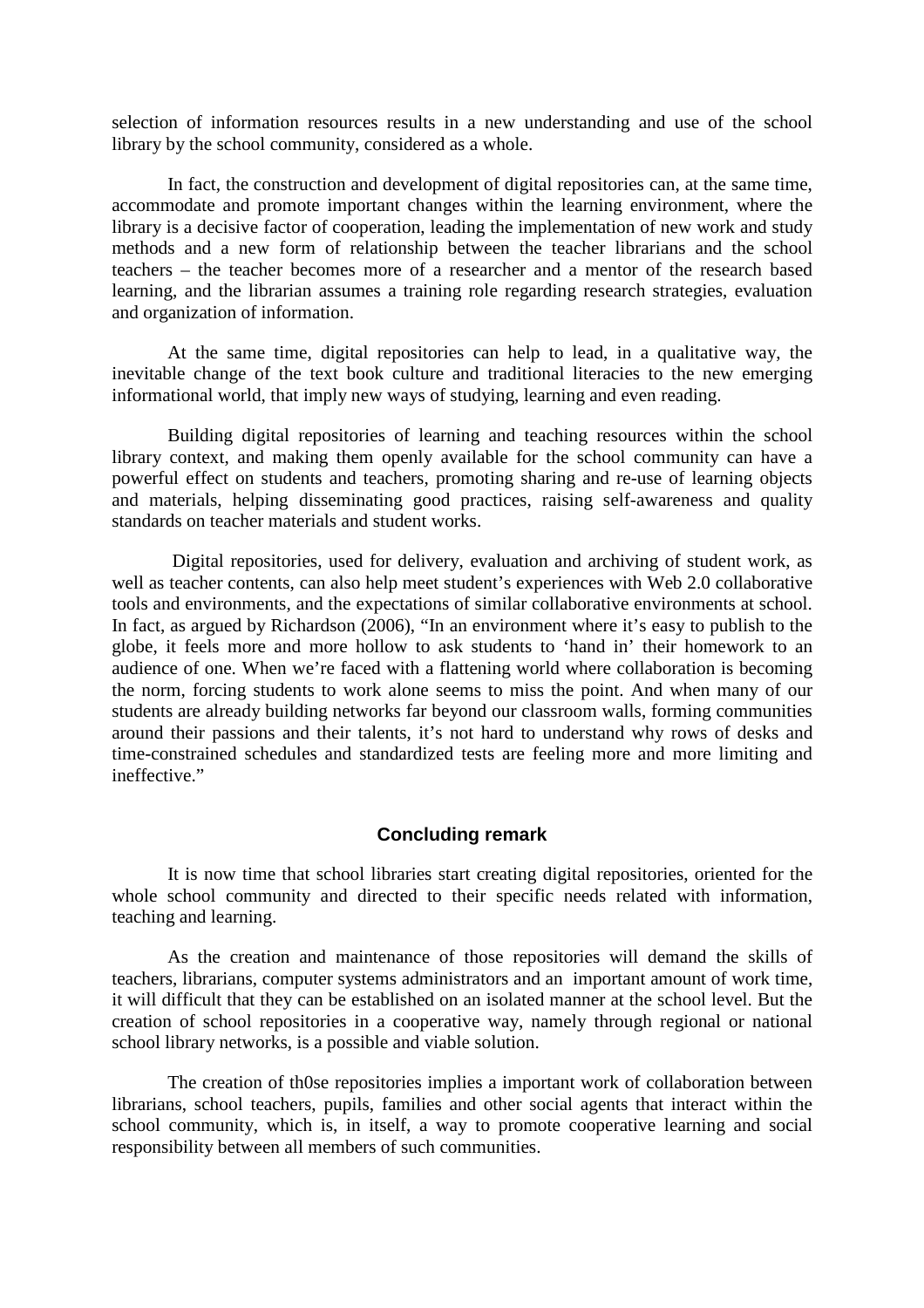#### **References**

- Collis, B. (1995). The evolution of educational software productivity. In D.Ely, & B. Minor (Eds.), Educational media and technology yearbook, 21 (pp. 76-97). Englewood, CO: Libraries Unlimited
- CPIT (2006). Technical Evaluation of selected Open Source Repository Solutions. Last retrieved April 30, 2007 from WWW: https://eduforge.org/docman/view.php/131/1062/Repository%20Evaluation%20Document.pdf
- Dalziel, J. (2005). Sharing learning design through the LAMS Community. Presentation for CETIS Pedagogy and Metadata Workshop, September, 20. Last retrieved April 30, 2007 from WWW: http://metadata.cetis.ac.uk/sig\_meetings/OUSept2005/jamesdalziel.lamscommunity.ppt
- Dempsey, Lorcan (2006). *The (Digital) Library Environment: Ten Years After*. Ariadne 46. Last retrieved April 30, 2007 from WWW: http://www.ariadne.ac.uk/issue46/dempsey/
- Dobson, M., LeBlanc, D., Burgoyne, D. (2004). Transforming tensions in learning technology design: Operationalising Activity Theory. Canadian Journal of Learning and Technology, 30. Last retrieved April 30, 2007 from WWW: http://www.cjlt.ca/content/vol30.1/cjlt30-1\_art2.html
- Harnad, S. (2005). Fast-Forward on the Green Road to Open Access: The Case Against Mixing Up Green and Gold. Ariadne 42. Last retrieved April 30, 2007 from WWW: http://www.ariadne.ac.uk/issue42/harnad/
- Heery, R. & Anderson, S. (2005). Digital Repositories Review. Bath, UKOLN. Last retrieved April 30, 2007 from WWW: http://www.jisc.ac.uk/uploaded\_documents/digital-repositories-review-2005.pdf
- Heery, R. & Powell, A. (2006). Digital Repositories Roadmap: looking forward. Bath, UKOLN. Last retrieved April 30, 2007 from WWW: http://www.ukoln.ac.uk/repositories/publications/roadmap-200604/reproadmap-v15.pdf
- Loertscher, David (2002). Building knowledge-rich environments for youth:a worldwide challenge for schools and school librarians. Last retrieved April 30, 2007 from WWW: http://www.iaslslo.org/conference2002-loertscher.html
- Lynch, C. (2003). Institutional Repositories: Essential Infrastructure for Scholarship in the Digital Age. ARL Bimonthly Report 226. Last retrieved April 30, 2007 from WWW: http://www.arl.org/resources/pubs/br/br226/br226ir.shtml
- Margaryan, A, Currier, S., Littlejohn, A. & Nicol, D. (2006). Report on learning communities and repositories - Community Dimensions of Learning Object Repositories - CDLOR Project. Last retrieved May 15, 2007 from WWW: http://www.academy.gcal.ac.uk/cd-lor/learningcommunitiesreport.pdf
- Margaryan, A, Milligan, C. & Douglas, P. (2007). Structured guidelines for setting up Learning Object Repositories - Community Dimensions of Learning Object Repositories - CDLOR Project. Last retrieved May 15, 2007 from WWW: http://academy.gcal.ac.uk/cd-lor/documents/CD-LOR Structured Guidelines v1p0 001.pdf
- MIRACLE, Making Institutional Repositories in A Collaborative Learning Environment (2006). Project Overview. Last retrieved April 30, 2007 from WWW: http://miracle.si.umich.edu/about/overview.html
- Open Archives Initiative Protocol for Metadata Harvesting, version 2.0 (2002). Last retrieved April 30, 2007 from WWW: http://www.openarchives.org/OAI/openarchivesprotocol.html
- Open Society Institute (2004). A Guide to Institutional Repository Software. Consultado em Maio 16, 2007, em http://www.soros.org/openaccess/pdf/OSI\_Guide\_to\_IR\_Software\_v3.pdf
- Richardson, Will (2006). The New Face of Learning. What happens to time-worn concepts of classrooms and teaching when we can now go online and learn anything, anywhere, anytime? Edutopia. October 2006. Last retrieved April 30, 2007 from WWW: http://www.edutopia.org/new-face-learning